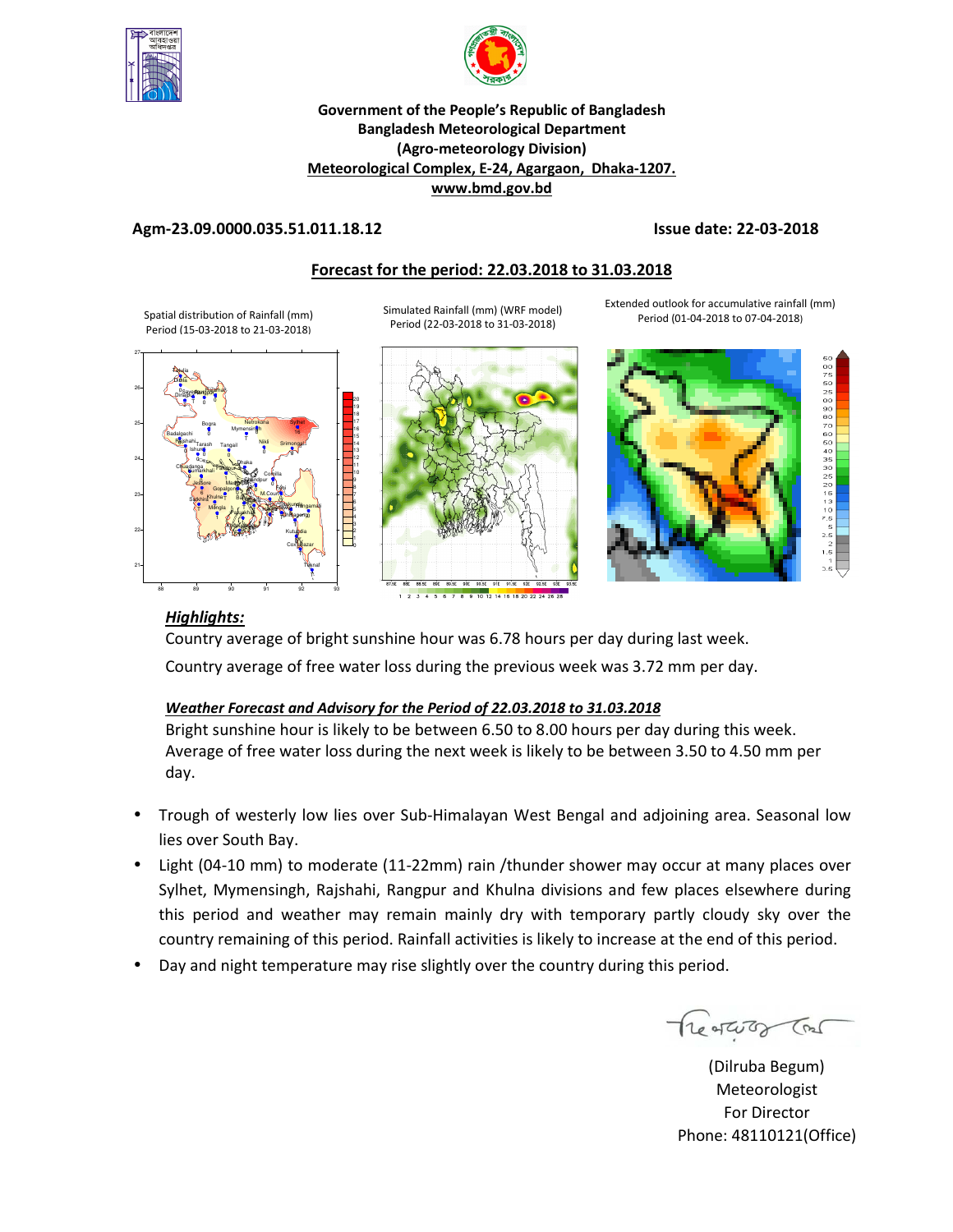# **Short Weather description Period: 15.03.2018 to 21.03.2018**

| <b>Divisions</b> |      | <b>Maximum</b><br>temperature<br>range in <sup>o</sup> C |    | <b>Highest maximum</b><br>temperature in <sup>o</sup> C | <b>Minimum</b><br>temperature<br>Range in <sup>o</sup> C |                |      |                          | Lowest minimum<br>temperature in <sup>o</sup> C |              |                          |                     |  |
|------------------|------|----------------------------------------------------------|----|---------------------------------------------------------|----------------------------------------------------------|----------------|------|--------------------------|-------------------------------------------------|--------------|--------------------------|---------------------|--|
| Dhaka            | 30.3 | $-35.8$                                                  | °c | Faridpur                                                | 35.8                                                     | °c             | 17.5 | $\overline{\phantom{0}}$ | 24.8                                            | °c           | Nikli                    | 17.5 <sup>o</sup> C |  |
| Mymensingh       | 28.6 | $-34.7$                                                  | °⊂ | Mymensingh                                              | 34.7                                                     | °cl            | 17.6 | $\overline{\phantom{0}}$ | 23.0                                            | $^{\circ}$ c | Netrokona                | 17.6 °C             |  |
| Chittagong       | 27.4 | $-35.2$                                                  | ℃  | Sitakunda                                               | 35.2                                                     | °c             | 19.0 | $\overline{\phantom{0}}$ | 24.5                                            | $^{\circ}$ c | Comilla                  | 19.0 °C             |  |
| Sylhet           | 30.0 | $-33.9$                                                  | °⊂ | Sylhet                                                  | 33.9                                                     | ິດ             | 15.5 | $\overline{\phantom{0}}$ | 23.7                                            |              | <sup>o</sup> C Srimongal | 15.5 <sup>o</sup> C |  |
| Rajshahi         | 30.0 | $-35.5$                                                  | °c | Rajshahi                                                | 35.5                                                     | °c             | 16.0 | $\overline{\phantom{0}}$ | 22.0                                            | $^{\circ}$ c | <b>Ishurdi</b>           | 16.0 °C             |  |
| Rangpur          | 29.5 | $-34.2$                                                  | °⊂ | Dinajpur                                                | 34.2                                                     | °c             | 13.8 | $\overline{a}$           | 21.8                                            | $^{\circ}$ c | Rajarhat                 | 13.8 <sup>o</sup> C |  |
| Khulna           | 30.5 | 35.8<br>$\overline{\phantom{0}}$                         | °c | Jessore                                                 | 35.8                                                     | <sup>ס</sup> י | 16.1 |                          | 24.5                                            | °c           | Chuadanga                | 16.1 °C             |  |
| <b>Barisal</b>   | 26.4 | 35.2<br>٠                                                | °⊂ | Patuakhali & Khepupara                                  | 35.2                                                     | $\overline{P}$ | 19.0 | ٠                        | 24.3                                            | °c           | <b>Barisal</b>           | 19.0 °C             |  |

# Maximum And Minimum Temperature (Range and Extreme)

### *Rainfall analysis* **and** *average temperature:-*

| Name of the<br><b>Divisions</b> | Name of the<br><b>Stations</b> | Total<br>Rainfall | Normal<br>Rainfall      | Deviation<br>in % | Total<br>Rainy | Average<br>M a x    | Average<br>M in     | Average<br>Max.              | Average<br>Normal    | M in.                | Average Average      |
|---------------------------------|--------------------------------|-------------------|-------------------------|-------------------|----------------|---------------------|---------------------|------------------------------|----------------------|----------------------|----------------------|
|                                 |                                | in $(mm)$         | in $(mm)$               |                   | days           |                     |                     | Humidity Humidity temp in °C | Max.                 | temp in              | Normal               |
|                                 |                                |                   |                         |                   |                | in %                | in %                |                              | temp in              | ۰c                   | M in.                |
| <b>Dhaka</b>                    | Dhaka                          | T                 | 11                      | $***$             |                | 085                 | 028                 | 33.9                         | ۰C<br>33.4           | 22.9                 | temp in<br>21.4      |
|                                 | Faridpur                       | 001               | 10                      | -90               | 01             | $\star\star$        | $\star\star$        | $\star\star$                 | 33.5                 | $\star\star$         | 20.2                 |
|                                 |                                |                   |                         | **                | 01             |                     |                     |                              |                      |                      |                      |
|                                 | Madaripur                      | 000               | 6<br>**                 | ***               | 00             | 095                 | 023                 | 33.7                         | 33.3<br>$\star\star$ | 21.2                 | 20.7<br>$\star\star$ |
|                                 | Nikli                          | 000               |                         |                   | 00             | 094                 | 053                 | 31.4                         |                      | 20.5                 |                      |
|                                 | Tangail                        | 000               | 5<br>$\star\star$       | $-100$<br>$***$   | 00             | 088<br>$\star\star$ | 033<br>$\star\star$ | 33.4<br>$\overline{**}$      | 32.7<br>$\star\star$ | 20.5<br>$\star\star$ | 19.6<br>$\star\star$ |
|                                 | Gopalgonj                      | T                 |                         |                   | 01             | $^{\star\star}$     | $^{\star\star}$     | $\star\star$                 |                      | $\star\star$         |                      |
| <b>Mymensingh</b>               | Mymensingh                     | T                 | 8<br>$\star\star$       | **<br>$***$       | 01             |                     |                     |                              | 31.6<br>$\star\star$ |                      | 19.6                 |
|                                 | Netrokona                      | 000               |                         | $***$             | 00             | 095                 | 056                 | 30.6                         |                      | 20.0                 |                      |
| Chittagong                      | Chittagong                     | т                 | 10                      |                   | 01             | $\star\star$        | $^{\star\star}$     | $\star\star$                 | 31.3                 | $\star\star$         | 20.9                 |
|                                 | Sitakunda                      | 000               | 9                       | $***$             | 00             | $\star\star$        | $\star\star$        | $\star\star$                 | 31.7                 | $\star\star$         | 20.3                 |
|                                 | Rangamati                      | 000               | 9                       | $-100$            | 00             | $\star\star$        | $\star\star$        | $\star\star$                 | 32.6                 | $\star\star$         | 20.1                 |
|                                 | Cox'sBazar                     | Τ                 | 6                       | $***$             | 02             | 094                 | 061                 | 31.7                         | 31.7                 | 22.4                 | 21.6                 |
|                                 | Teknaf                         | Τ                 | 1                       | $***$             | 01             | $\star\star$        | $\star\star$        | $\star\star$                 | 31.3                 | $\star\star$         | 21.3                 |
|                                 | Hatiya                         | 001               | 12                      | $-92$             | 01             | 100                 | 035                 | 032                          | 31.3                 | 21.5                 | 21.6                 |
|                                 | Sandw ip                       | T                 | 5                       | $***$             | 01             | 097                 | 058                 | 31.3                         | 30.8                 | 19.4                 | 22.3                 |
|                                 | Kutubdia                       | 000               | 6                       | $-100$            | 00             | $\star\star$        | $\star\star$        | $\star\star$                 | 30.5                 | **                   | 21.5                 |
|                                 | Feni                           | 000               | 9                       | $-100$            | 00             | 094                 | 041                 | 033                          | 32.0                 | 022                  | 21.1                 |
|                                 | M.Court                        | 000               | 10                      | $-100$            | 00             | 097                 | 044                 | 32.8                         | 32.1                 | 22.5                 | 21.3                 |
|                                 | Chandpur                       | 000               | 13                      | **                | 00             | 093                 | 041                 | 33.4                         | 32.4                 | 22.7                 | 21.1                 |
|                                 | Comilla                        | 000               | 9                       | $***$             | 00             |                     |                     |                              | 31.5                 |                      | 20.2                 |
| <b>Sylhet</b>                   | Sylhet                         | 016               | 32                      | $***$             | 03             | 089                 | 043                 | 32.0                         | 31.1                 | 19.9                 | 19.1                 |
|                                 | Srimongal                      | 000               | 18                      | $-100$            | 00             | $\star\star$        | $\star\star$        | $\star\star$                 | 32.3                 | $\star\star$         | 17.9                 |
| Rajshahi                        | Rajshahi                       | 000               | 5                       | $***$             | 00             | 095                 | 025                 | 34.7                         | 34.1                 | 17.7                 | 18.5                 |
|                                 | Bogra                          | 000               | 4                       | **                | 00             | 092                 | 022                 | 33.0                         | 32.4                 | 20.6                 | 19.4                 |
|                                 | Ishurdi                        | 000               | 3                       | $***$             | 00             | 098                 | 015                 | 34.4                         | 33.8                 | 18.4                 | 18.8                 |
|                                 | Badalgachi                     | 000               | $\star\star$            | $***$             | 00             | 98                  | 30                  | 31.9                         | $^{\star\star}$      | 18.8                 | $\overline{}$        |
|                                 | Tarash                         | 000               | $**$                    | $***$             | 00             | 097                 | 033                 | 032                          | $\star\star$         | 020                  | $**$                 |
| Rangpur                         | Rangpur                        | 000               | 6                       | $-100$            | 00             | 093                 | 037                 | 31.9                         | 30.9                 | 18.3                 | 17.6                 |
|                                 | Dinajpur                       | T                 | 4                       | $***$             | 01             | 093                 | 033                 | 31.8                         | 31.6                 | 17.7                 | 17.7                 |
|                                 | Sayedpur                       | Τ                 | $\star\star$            | $***$             | 01             | 090                 | 038                 | 31.9                         | $\star\star$         | 17.2                 | $\star\star$         |
|                                 | Rajarhat                       | 000               | $\star\star$            | $***$             | 00             | 096                 | 032                 | 32.0                         | $\star\star$         | 16.6                 | $\star\star$         |
|                                 | Tetulia                        | 000               | $\star\star$            | $***$             | 00             | 094                 | 029                 | 31.2                         | $\star\star$         | 16.6                 | $\star\star$         |
|                                 | Dimla                          | 000               | $\star\star$            | $***$             | 00             | 093                 | 038                 | 31.1                         | $\star\star$         | 16.8                 | $\star\star$         |
| Khulna                          | Khulna                         | T                 | 7                       | $***$             | 01             | 097                 | 040                 | 33.9                         | 33.8                 | 22.3                 | 21.0                 |
|                                 | Mongla                         | 001               | $\overline{**}$         | $***$             | 01             | **                  | $\star\star$        |                              | $***$                | $\star\star$         | $\star\star$         |
|                                 | Jessore                        | 006               | 10                      | $-40$             | 01             | $^{\star\star}$     | $^{\star\star}$     | $^{\star\star}$              | 34.2                 | $\star\star$         | 20.1                 |
|                                 | Chuadanga                      | 000               | 4                       | **                | 00             | 092                 | 025                 | 34.9                         | 34.5                 | 19.3                 | 19.4                 |
|                                 | Satkhira                       | т                 | $\overline{\mathbf{4}}$ | **                | 02             | 100                 | 030                 | 33.5                         | 33.8                 | 21.5                 | 21.1                 |
|                                 | Kumarkhali                     | 000               | $\star\star$            | $***$             | 00             | 070                 | 053                 | 34.8                         | $\star\star$         | 20.6                 |                      |
| <b>Barisal</b>                  | Barisal                        | Т                 | 6                       | $***$             | 01             | 097                 | 039                 | 32.9                         | 33.1                 | 22.3                 | 20.8                 |
|                                 | <b>Bhola</b>                   | T                 | $\overline{7}$          | **                | 01             | 097                 | 044                 | 32.7                         | 32.5                 | 22.3                 | 21.6                 |
|                                 | Patuakhali                     | 001               | 3                       | **                | 01             | 098                 | 046                 | 33.1                         | 32.9                 | 22.5                 | 21.5                 |
|                                 | Khepupara                      | T                 | 4                       | **                | 01             | 099                 | 052                 | 32.1                         | 32.3                 | 22.0                 | 22.2                 |
|                                 |                                |                   |                         |                   |                |                     |                     |                              |                      |                      |                      |

N.B-.Analyses contained in this bulletin are based on preliminary \* un-checked data. \*\* Data not received. \*\*\* Data not available.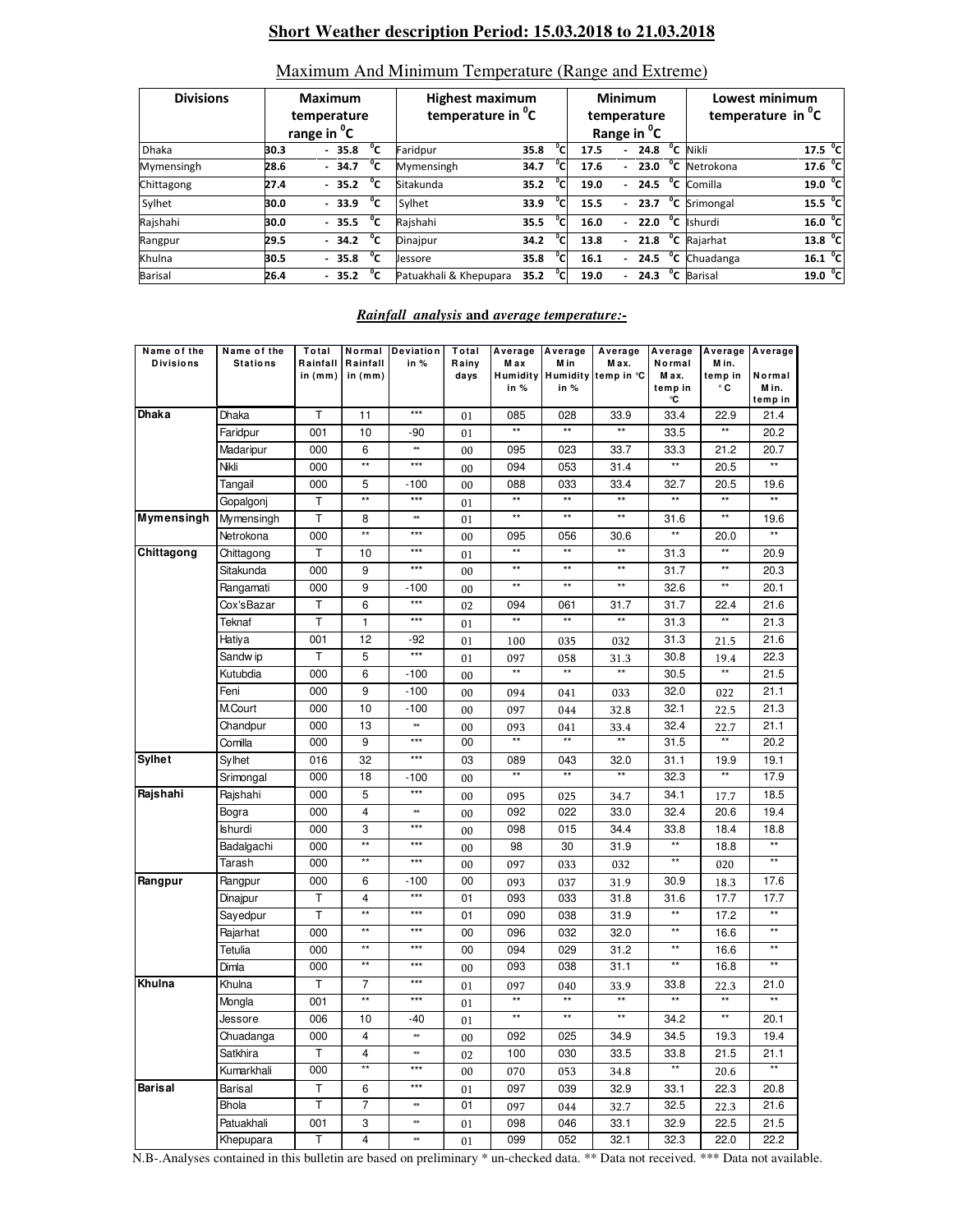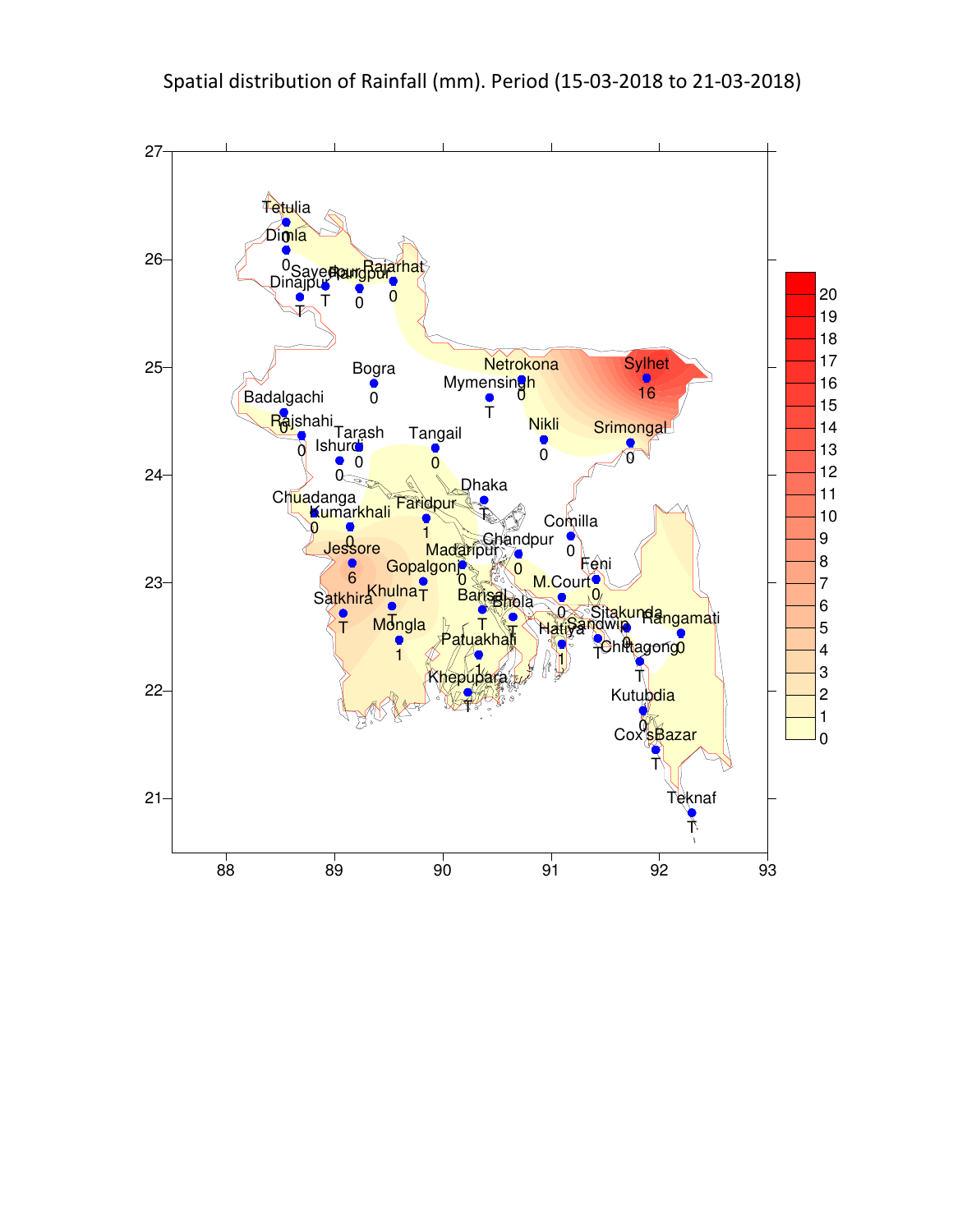![](_page_3_Picture_0.jpeg)

![](_page_3_Figure_1.jpeg)

# গণপ্রজাতন্ত্রী বাংলাদেশ সরকার বাংলাদেশ আবহাওয়া অধিদপ্তর কৃষি আবহাওয়া মহাশাখা আবহাওয়া ভবন, ই-২৪, আগারগাঁও, ঢাকা-১২০৭। www.bmd.gov.bd

50075050987600055050505555

**GwRGg-23.09.0000.035.51.011.18.12 ZvwiL: 22-03-2018 wLªt**

# পূর্বাভাসের সময়কাল: **২২-০৩-২০১৮ থেকে <u>৩১-০৩-২০১৮</u>**

Extended outlook for accumulative rainfall (mm) Period (01-04-2018 to 07-04-2018)

Simulated Rainfall (mm) (WRF model) Period (22-03-2018 to 31-03-2018)

![](_page_3_Picture_8.jpeg)

Spatial distribution of Rainfall (mm) Period (15-03-2018 to 21-03-2018)

![](_page_3_Figure_10.jpeg)

# প্ৰধান বৈশিষ্ট্য সমূহঃ-

গত সপ্তাহে দেশের দৈনিক উজ্জল সূর্যকিরণ কালের গড় ৬.৭৮ ঘন্টা ছিল । গত সপ্তাহে দেশের দৈনিক বাষ্পীভবনের গড় ৩.৭২ মিঃ মিঃ ছিল।

## আবহাওয়ার পূর্বাভাসঃ- ২২-০৩-২০**১৮ থেকে ৩১-০৩-২০১৮ ইং পর্যন্ত।**

এ সপ্তাহে দৈনিক উজ্জুল সূৰ্য কিরণ কাল ৬.৫০ থেকে ৮.০০ ঘন্টার মধ্যে থাকতে পারে ।

আগামী সপ্তাহের বাষ্পীভবনের দৈনিক গড় ৩.৫০ মিঃ মিঃ থেকে ৪.৫০ মিঃ মিঃ থাকতে পারে।

- পশ্চিমা লঘুচাপের বর্ধিতাংশ হিমালয়ের পাদদেশীয় বঙ্গোপসাগরে ও তৎসংলগ্ন এলাকায় অবস্থান করছে। মৌসুমের স্বাাভাবিক লঘুচাপ দক্ষিণ বঙ্গোপসাগরে অবস্থান করছে।
- এ সময়ে সিলেট, ময়মনসিংহ, রাজশাহী, রংপুর ও খুলনা বিভাগের অনেক স্থানে এবং দেশের অন্যত্র কিছু কিছু স্থানে হাঙ্কা (০৪-১০মিঃমিঃ) থেকে মাঝারি (১১-২২ মিঃমিঃ) ধরণের বৃষ্টি/বজ্রবৃষ্টি হতে পারে এবং এ সময়ের বাকী অংশে সারাদেশের আকাশ অস্থায়ীভাবে আংশিক মেঘলাসহ আবহাওয়া প্রধানতঃ শুষ্ক থাকতে পারে। এ সময়ের শেষে সারাদেশে বৃষ্টিপাতের পরিমাণ বাড়তে পারে।
- এ সময়ে সারাদেশের দিন ও রাতের তাপমাত্রা সামান্য বাডতে পারে।

Treatures Con

(দিলরুবা বেগম) আবহাওয়াবিদ পরিচালকের পক্ষে ‡dvb-48110121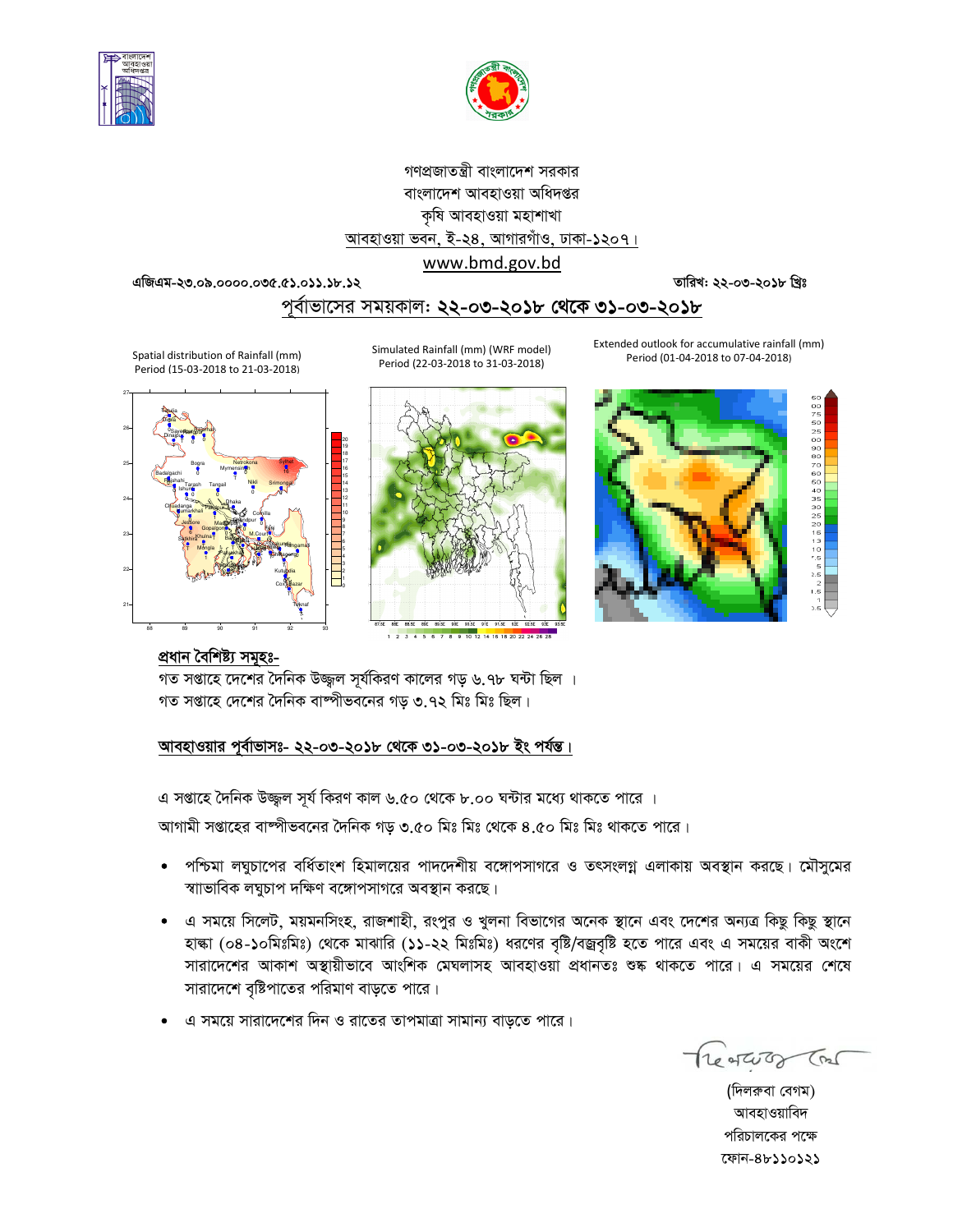# সংক্ষিপ্ত আবহাওয়া বিবরণী, সময়: ১৫-০৩-২০১৮ থেকে ২১-০৩-২০১৮

| বিভাগ     | সর্বোচ্চ তাপমাত্রার পরিসর |                | সৰ্বোচ্চ তাপমাত্ৰা     | সেঃ                    |      |                |      | সর্বনিম তাপমাত্রার পরিসর°সেঃ |            | সৰ্বনিম তাপমাত্ৰা °সেঃ |                |
|-----------|---------------------------|----------------|------------------------|------------------------|------|----------------|------|------------------------------|------------|------------------------|----------------|
| ঢাকা      | OC.b<br>৩০.৩              | সেঃ            | ফরিদপুর                | $^{\circ}$ সেঃ<br>৩৫.৮ | 39.6 | $\sim$         | 28.5 | $^{\circ}$ সেঃ               | নিকলি      | <b>59.G</b>            | $^{\circ}$ সেঃ |
| ময়মনসিংহ | - ৩৪.৭<br>২৮.৬            | সেঃ            | ময়মনসিংহ              | $^{\circ}$ সেঃ<br>08.9 | 39.6 |                | ২৩.০ | $^{\circ}$ সেঃ               | নেত্ৰকোনা  | ১৭.৬                   | $^{\circ}$ সেঃ |
| চউগ্ৰাম   | - ৩৫.২<br>२१.8            | $^{\circ}$ সেঃ | সীতাকুড                | $^{\circ}$ সেঃ<br>৩৫.২ | ১৯.০ | $\sim$         | ২৪.৫ | $^{\circ}$ সেঃ               | কুমিল্লা   | ১৯.০                   | $^{\circ}$ সেঃ |
| সিলেট     | - ৩৩.৯<br>৩০.০            | $^{\circ}$ সেঃ | সিলেট                  | $^{\circ}$ সেঃ<br>৩৩.৯ | 36.0 | $\blacksquare$ | ২৩.৭ | $^{\circ}$ সেঃ               | শ্ৰীমঙ্গল  | 50.0                   | $^{\circ}$ সেঃ |
| রাজশাহী   | - 90.0<br>৩০.০            | সেঃ            | রাজশাহী                | $^{\circ}$ সেঃ<br>9.90 | ১৬.০ |                | ২২.০ | $^{\circ}$ সেঃ               | ঈশ্বরদী    | ১৬.০                   | $^{\circ}$ সেঃ |
| রংপুর     | ২৯.৫<br>- ৩৪.২            | $^{\circ}$ সেঃ | দিনাজপুর               | $^{\circ}$ সেঃ<br>08.3 | 30.5 |                | ২১.৮ | $^{\circ}$ সেঃ               | রাজারহাট   | 50.5                   | $^{\circ}$ সেঃ |
| খুলনা     | $-96.6$<br>৩০.৫           | সেঃ            | যশোর                   | $^{\circ}$ সেঃ<br>৩৫.৮ | ১৬.১ |                | ২৪.৫ | $^{\circ}$ সেঃ               | চয়াডাঙ্গা | ১৬.১                   | $^{\circ}$ সেঃ |
| বরিশাল    | ২৬.৪<br>- ৩৫.২            | $^{\circ}$ সেঃ | পটুয়াখালী ও খেপুপাড়া | ৩৫.২<br>সেঃ            | ১৯.০ |                | ২৪.৩ | $^{\circ}$ সেঃ               | বরিশাল     | ১৯.০                   | $^{\circ}$ সেঃ |

# <u>বৃষ্টিপাত বিশ্লেষন এবং স্বাভাবিক তাপমাত্ৰা :</u>

| িভাগের নাম | স্টেশনের নাম      | মেট                    | স্বাভা∏ক    | িছ্যুতি (%) | মেট                 | স⊡াচ্ছ        | স⊡সিম       | গড়                 | গড়                   | সর্তোনিম্ন            | স∪োনিম          |
|------------|-------------------|------------------------|-------------|-------------|---------------------|---------------|-------------|---------------------|-----------------------|-----------------------|-----------------|
|            |                   | ⊔ষ্টিপাত<br>( ঃমিঃমি ) | ঢ়াষ্টিপাত  |             | ্রষ্টিপাতে<br>র দিন | গড়<br>আদ্ৰতা | আদ্ৰতা      | স⊔োচ্ছ<br>তাপমাত্রা | স্বভা⊡িক<br>তাপমাত্রা | গড়<br>তাপমাত্রা      | স্বাভা∏ক<br>গড় |
|            |                   |                        | ( গ্লিঃমিঃ) |             |                     | ( %)          | ( %)        | (টিগ্রীসেঃ)         | (টিগ্রী               | (চিগ্রী               | তাপমাত্রা (     |
|            |                   |                        |             |             |                     |               |             |                     | সেঃ)                  | সেঃ)                  | চিগ্ৰীসেঃ)      |
| ঢাকা       | ঢাকা              | ট্রস                   | SS.         | ***         | ০১                  | ob¢           | ০২৮         | ৩৩.৯                | 00.8                  | ২২.৯                  | ২১.৪            |
|            | ফরিদপুর           | ০০১                    | ১০          | -৯০         | ০১                  | $**$          | $**$        | **                  | ৩৩.৫                  | $* *$                 | ২০.২            |
|            | মাদারীপুর         | 000                    | ৬           | ***         | $^{\circ}$          | ০৯৫           | ০২৩         | ৩৩.৭                | ৩৩.৩                  | ২১.২                  | २०.१            |
|            | নিকলী             | 000                    | $**$        | ***         | $^{\circ}$          | ০৯৪           | ০৫৩         | 05.8                | $* *$                 | ২০.৫                  | $**$            |
|            | টাঙ্গাইল          | 000                    | ¢           | -১০০        | 00                  | obb           | ೲ           | 00.8                | ৩২.৭                  | ২০.৫                  | ১৯.৬            |
|            | গোপালগজ্ঞ         | ট্রেস                  | $**$        | ***         | ০১                  | $**$          | $**$        | $* *$               | $* *$                 | $* *$                 | $**$            |
| ময়মনসিংহ  | ময়মনসিংহ         | ট্রেস                  | b           | ***         | ০১                  | $* *$         | $**$        | $\ast\ast$          | 0.6                   | $* *$                 | 38.6            |
|            | নেত্রকোনা         | 000                    | $**$        | ***         | $^{\circ}$          | ০৯৫           | ০৫৬         | ৩০.৬                | $**$                  | ২০.০                  |                 |
| চট্টগ্ৰাম  | চট্ৰগ্ৰাম         | ট্রেস                  | ১০          | ***         | ০১                  | $\ast\ast$    | $\ast\ast$  | $* *$               | 0.5                   | **                    | ২০.৯            |
|            | সীতাকুন্ড         | 000                    | ৯           | ***         | $\circ$             | $* *$         | $**$        | $* *$               | ৩১.৭                  | **                    | ২০.৩            |
|            | রাঙ্গামার্টি      | 000                    | ৯           | -১০০        | $\circ$             | $**$          | $**$        | $* *$               | ৩২.৬                  | $* *$                 | ২০.১            |
|            | কক্স⊔াজার         | ট্রেস                  | ৬           | ***         | ০২                  | ০৯৪           | ০৬১         | ৩১.৭                | ৩১.৭                  | ২২.৪                  | ২১.৬            |
|            | টেকনাফ            | ট্রেস                  | $\Delta$    | ***         | ০১                  | $**$          | $* *$       | $* *$               | ৩১.৩                  | $* *$                 | ২১.৩            |
|            | হাতিয়া           | ००১                    | ১২          | -৯২         | ০১                  | 500           | ০৩৫         | ০৩২                 | 0.0                   | 23.4                  | ২১.৬            |
|            | সন্দ্বীপ          | ট্রেস                  | ¢           | ***         | ০১                  | ০৯৭           | O           | ৩১.৩                | 00.b                  | ১৯.৪                  | ২২.৩            |
|            | কুতু্⊔দীয়া       | 000                    | ৬           | $-500$      | $\circ$             | $**$          | $**$        | **                  | 0.00                  | **                    | 23.6            |
|            | ফেনী              | 000                    | ৯           | $-500$      | $\circ$             | $\circ$ ৯৪    | $08\lambda$ | ০৩৩                 | ৩২.০                  | ০২২                   | 23.3            |
|            | মাইজদী কোঁট       | 000                    | ১০          | $-500$      | $^{\circ}$          | ০৯৭           | 088         | ৩২.৮                | ৩২.১                  | ২২.৫                  | ২১.৩            |
|            | চাঁদপুর           | 000                    | ১৩          | ***         | $^{\circ}$          | ০৯৩           | $08\lambda$ | 00.8                | 02.8                  | ২২.৭                  | ২১.১            |
|            | কুমিল্লা          | 000                    | ৯           | ***         | $\circ$             | $* *$         | $**$        | $* *$               | 0.6                   | $* *$                 | ২০.২            |
| সিলেট      | সিলেট             | ০১৬                    | ৩২          | ***         | ০৩                  | ০৮৯           | 080         | ৩২.০                | ৩১.১                  | ১৯.৯                  | ১৯.১            |
|            | শ্ৰীমঙ্গ <u>ল</u> | 000                    | b           | -১০০        | $^{\circ}$          | **            | $* *$       | $* *$               | ৩২.৩                  | $**$                  | 39.5            |
| রাজশাহী    | রাজশাহী           | 000                    | ¢           | ***         | 00                  | ০৯৫           | ०२৫         | 08.9                | 08.5                  | 9.9                   | 3b.6            |
|            | ⊔গুড়া            | 000                    | 8           | $**$        | $^{\circ}$          | ০৯২           | ০২২         | ৩৩.০                | ৩২. $8$               | ২০.৬                  | ১৯. $8$         |
|            | ঈশ্বরদী           | 000                    | ৩           | ***         | 00                  | ০৯৮           | ০১৫         | 08.8                | ৩৩.৮                  | 5b.8                  | 5b.5            |
|            | ⊡দলগাছী           | 000                    | **          | ***         | $^{\circ}$          | ৯৮            | ৩০          | ৩১.৯                | $* *$                 | $\delta b$ . $\delta$ |                 |
|            | তাডাশ             | 000                    | $**$        | ***         | $^{\circ}$          | ০৯৭           | ೲ           | ০৩২                 | $* *$                 | ०२०                   | $* *$           |
| রংপুর      | রংপুর             | 000                    | ৬           | -১০০        | $^{\circ}$          | ০৯৩           | ०७१         | ৩১.৯                | ৩০.৯                  | 5b.9                  | 39.6            |
|            | দিনাজপুর          | ট্রেস                  | 8           | ***         | ০১                  | ০৯৩           | ೲ           | 0.5                 | 0.6                   | 39.9                  | 9.9             |
|            | সৈয়দপুর          | ট্রেস                  | **          | ***         | ০১                  | ০৯০           | ০৩৮         | ৩১.৯                | $* *$                 | 39.2                  | $**$            |
|            | রাজারহাট          | 000                    | **          | ***         | $\circ$             | ০৯৬           | ০৩২         | ৩২.০                | $* *$                 | 55.5                  | $* *$           |
|            | তেতুঁলিয়া        | 000                    | **          | ***         | 00                  | $\circ$ ನಿ8   | ০২৯         | ৩১.২                | $**$                  | 39.9                  | $**$            |
|            | াি মলা            | 000                    | **          | ***         | $^{\circ}$          | ০৯৩           | ০৩৮         | 05.5                | $**$                  | ১৬.৮                  | $**$            |
| খুলনা      | খুলনা             | ট্রেস                  | ٩           | ***         | ০১                  | ०৯१           | 080         | ৩৩.৯                | ৩৩.৮                  | ২২.৩                  | ২১.০            |
|            | মংলা              | ००১                    | **          | ***         | ০১                  | **            | $**$        | $* *$               | $* *$                 | $* *$                 | **              |
|            | যশোর              | ০০৬                    | ১০          | -80         | ০১                  | $* *$         | $**$        | $* *$               | ৩৪.২                  | $* *$                 | ২০.১            |
|            | চয়া⊡াঙ্গা        | 000                    | 8           | ***         | $\circ$             | ০৯২           | ०२৫         | ల8.৯                | 08.0                  | ১৯.৩                  | 55.8            |
|            | সাতক্ষীরা         | ট্রেস                  | 8           | ***         | ০২                  | 500           | ०७०         | ৩৩.৫                | ৩৩.৮                  | ২১.৫                  | ২১.১            |
|            | কমারখালী          | 000                    | $**$        | ***         | $^{\circ}$          | ०१०           | ০৫৩         | 08.b                | $* *$                 | ২০.৬                  | $**$            |
| ⊔রিশাল     | ⊔রিশাল            | ট্রেস                  | ৬           | ***         | ০১                  | ০৯৭           | ০৩৯         | ৩২.৯                | ৩৩.১                  | ২২.৩                  | ২০.৮            |
|            | ভোলা              | ট্রেস                  | ٩           | ***         | ০১                  | ০৯৭           | 088         | ৩২.৭                | ৩২.৫                  | ২২.৩                  | ২১.৬            |
|            | পটয়াখালী         | ০০১                    | ৩           | ***         | ০১                  | ০৯৮           | 08          | ৩৩.১                | ৩২.৯                  | ২২.৫                  | ২১.৫            |
|            | খেপপাডা           | ট্রেস                  | 8           | ***         | ০১                  | ০৯৯           | ০৫২         | ৩২.১                | ৩২.৩                  | ২২.০                  | ২২.২            |

N.B .Analyses contained in this bulletin are based on preliminary \* un-checked data. \*\* Data not received. \*\*\* Data not available.